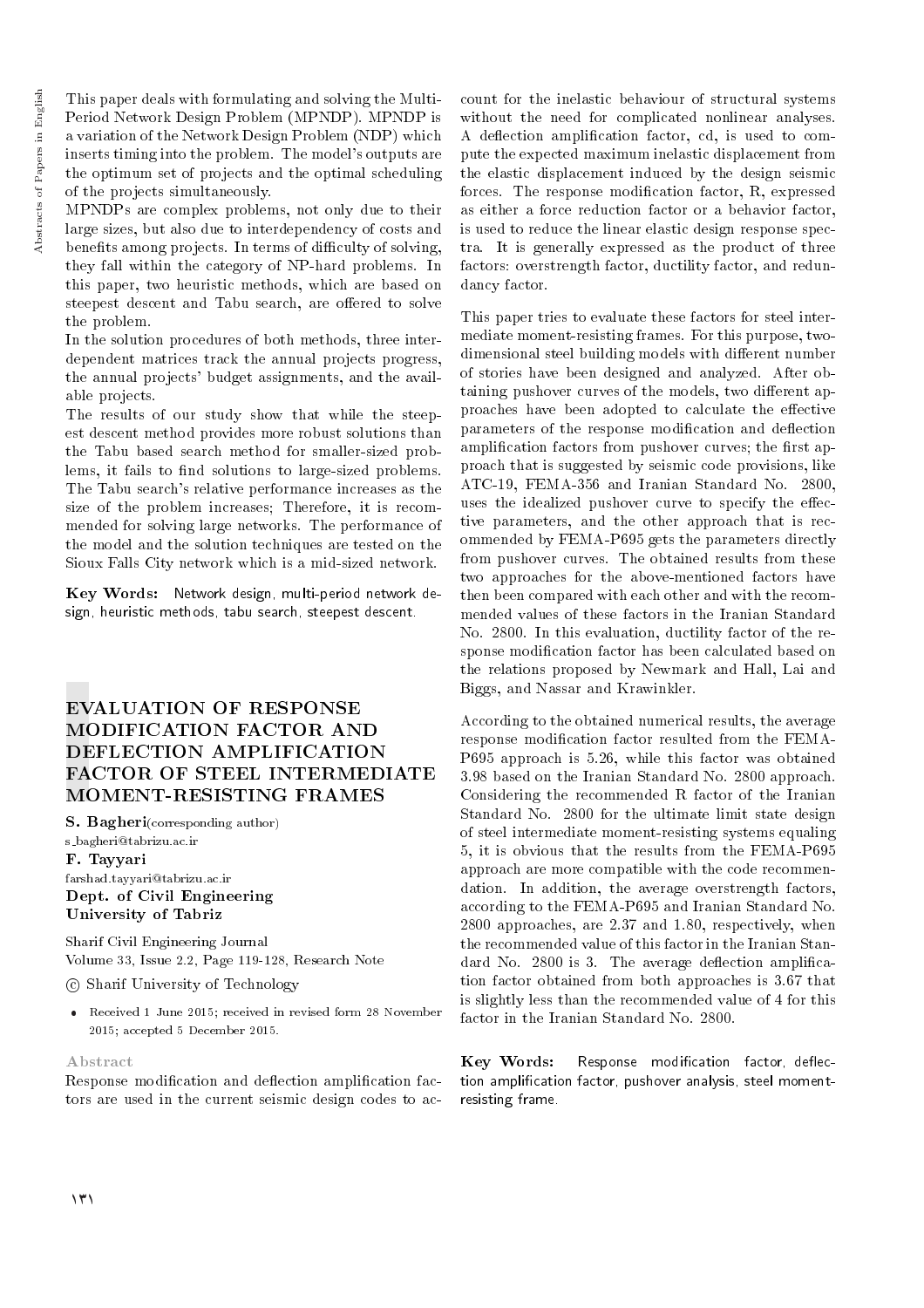# WASTE RUBBER ON THE PHYSICAL AND MECHANICAL PROPERTIES OF KAOLINITE CLAY

M. Tajdini(corresponding author)

m.tajdini@tabrizu.ac.ir H. Zartaj h.zartaj@tabrizu.ac.ir Dept. of Civil Engineering University of Tabriz H. Taherkhani taherkhani.hasan@znu.ac.ir Dept. of Civil Engineering University of Zanjan

Sharif Civil Engineering Journal Volume 33, Issue 2.2, Page 99-109, Research Note

c Sharif University of Technology

 Received 15 April 2015; received in revised form 17 November 2015; accepted 8 December 2015.

## Abstract

Today, several methods are available for improving the physical and mechanical behaviour of the soils unsuitable for construction projects. These methods include compaction, consolidation, preloading, grouting, stabilization by adding chemical materials, etc. Addition of waste crumb rubber to reinforcing the soils is an appropriate method for improvement the strength and bearing capacity of the soils. In addition to the improvement of soil engineering properties, the addition of waste crumb rubber is a measure for the protection of environment. In this study, the shear strength parameters of the kaolinite clay, as the control material, and kaolinite clay reinforced by different percentage of two different types of crumb rubber content have been evaluated. The consolidated drained (CD) and unconsolidated undrained (UU) tri-axial and California Bearing Ratio (C.B.R) tests have been conducted on the control and crumb rubber reinforced soils. Results show that the addition of crumb rubber to the soil results in the improvement of shear strength parameters the ductility f soils. An optimum crumb rubber content is found, which results in the maximum bearing capacity of the soil.

The name kaolin is derived from the kao-ling, a village in Jiangxi province, China. Kaolin is composed of white colour china clay. The mineralogical name of Kaolin is Kaolinite, with chemical formula of Al4 (Si4O10)(OH)8 in triclinic system, and the stiffness of 1-2.5 and melting point of 1785 C. Its colour is white tending toward yellow, sometimes- green or blue, tasting soil and intensely smelling soil in wet condition. This mineral is mostly plastic and solouble in water, diluted cold acid, warm and strong choloridric and sulphuric acid and insoluble hydroxide base. Different types of this clay, including ball clay, Halozite, Dikite, and Nakrite can be found in nature. The reasons for the wide applications of

this soil in construction materials, ceramics, etc. are being a good filler and coater, softner of surface, resistant against wear, having low conductivity of electricity and heat and katalizator property. On the other hand, due to the industrialization of societies, generation of waste rubber has been greatly increased in recent years. Decomposition of rubber lasts a very long time, and their deposition without appropriate control leads to many environmental problems associated with the rubber are the leaching of harmful materials of buried wastes, and the generation of heat and poisonous gases due their incineration.

Key Words: Base clay soil, reinforced clay, waste crumb rubber, tri-axial test, CBR test.

# PROJECT SELECTION AND SCHEDULING OPTIMIZATION FOR THE MULTI-PERIOD NETWORK DESIGN PROBLEM

Y. Shafahi(corresponding author) shafahi@sharif.ir Dept. of Civil Engineering Sharif University of Technology

M. Ameri ameri@moe.gov.ir

Institute for management and planning studies

Sharif Civil Engineering Journal Volume 33, Issue 2.2, Page 111-118, Research Note

- c Sharif University of Technology
- Received 23 May 2015; received in revised form 22 November 2015; accepted 5 December 2015.

## Abstract

The traditional network design problem tries to increase surplus benefits of users over long-term period or increase the reliability of the system in short-term period. An implied assumption of most these studies is that all projects are selected and implemented in a short period of time and budget limitations are only considered within that short time. This assumption is not a valid assumption for some real transportation projects. It is more appropriate to consider the fluctuations in demand over long-term period. Demand for transportation infrastructures does not only change with time, but is also in
uenced by variations in supply. Transportation projects usually consist of several components that are continually implemented and operated during the projects' life cycle. The benefits and costs of operation of different parts of the projects at different times should be considered in project evaluation.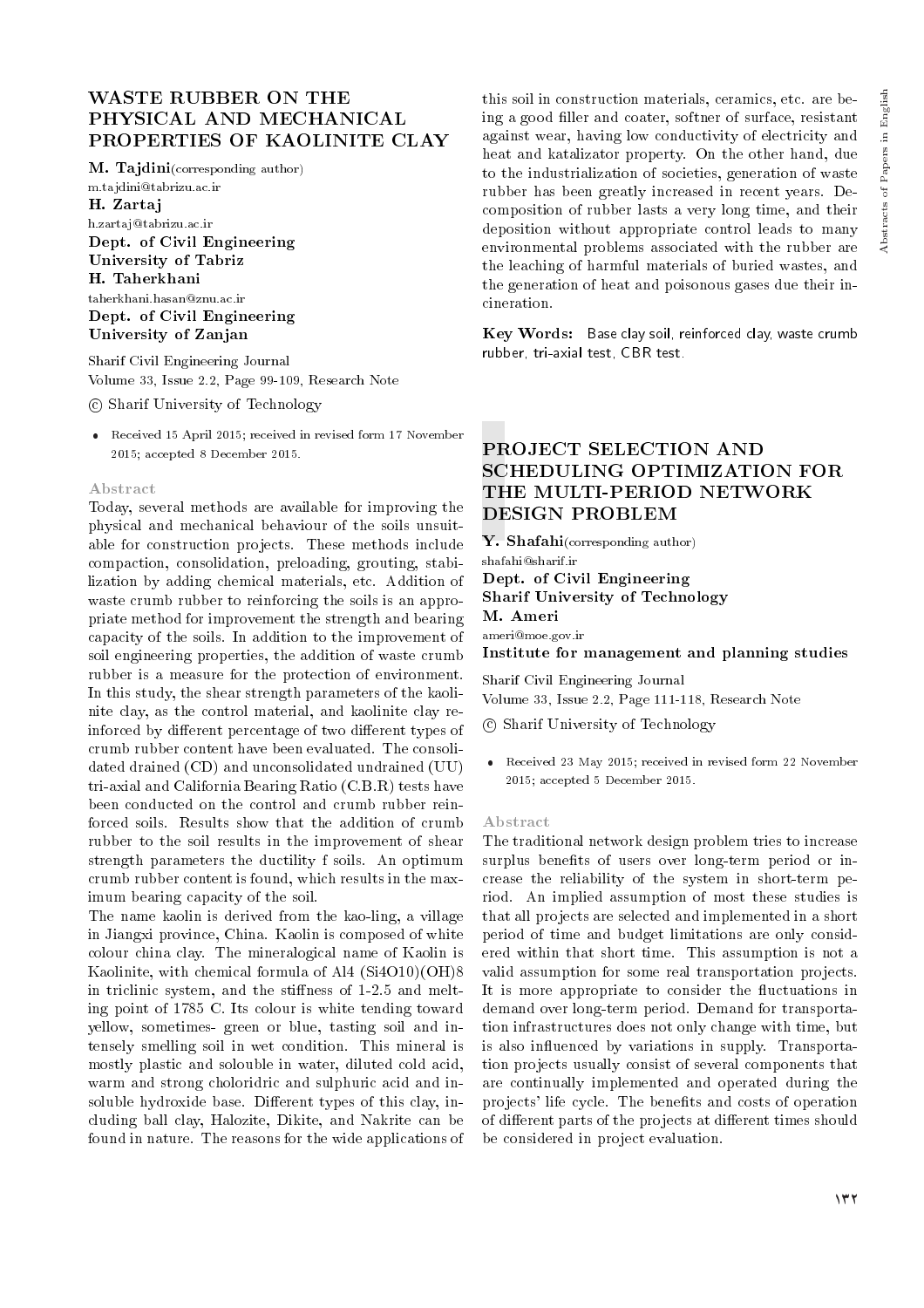- Abstracts of Papers in English Abstracts of Papers in English
- Received 28 July 2015; received in revised form 13 December 2015; accepted 2 January 2016.

## Abstract

The settlement of a soil layer beneath structures has an important role in the designing procedure. Consolidation is a major mechanism of settlement in the cohesive soils. In some area, sand lenses may be existed in soil layers which facilitate the dissipation of the excess of the pore water pressure. Since they may possess any arbitrary shapes, the numerical simulation of the phenomena, may face with some difficulties in domain discretization when a conventional mesh based method are used. Meshfree methods are rather new approaches in the numerical solution of the engineering problems which gives a flexible tool in the discretization of domains with complex geometry. In this paper a least squares based and integral free meshless method, named Collocated Discrete Least Squares (CDLS), is used to solve two dimensional consolidation problems in the present of sand lenses with different kinds of shapes and positions in a cohesive soil. In this paper, a bench mark problem is solved to validate the proposed scheme. Then more complicated problems are dealt with to investigate the effect of existence of sand lenses and the location of them into the settlement process of the cohesive soils. Also the results show the proposed approach, can obtain reliable solution for even complicated problems. It is shown that sand lenses have considerable effect in the settlement a soil depending on its shape and orientation. It can be predictable since the excess pore water pressure dissipates from all lateral surfaces of the sand lenses and the external loading will put on the soil aggregate sooner. In type of orientation for the sand lenses, the pore water pressure dissipates more slowly than the lenses with a plane look. The results show that the effect of sand lenses can be more noticeable if they have a plane and horizontal shapes.

Key Words: Sand lenses, collocated discrete least squares, consolidation, pore water pressure.

# ESTIMATION OF COEFFICIENTS OF WILLIAMS' SERIES IN LEFM PROBLEMS USING DECOUPLED EQUATIONS METHOD

## M. Yazdani

mahdi.yazdani@modares.ac.ir **N. Khaji**(corresponding author) nkhaji@modares.ac.ir

Faculty of Civil and Environmental Engineering Tarbiat Modares University

Sharif Civil Engineering Journal Volume 33, Issue 2.2, Page 87-97, Original Article

#### c Sharif University of Technology

 Received 16 August 2015; received in revised form 14 December 2015; accepted 23 December 2015.

#### Abstract

The existence of crack and notch is a signicant and critical subject in the analysis and design of solids and structures. As most of cracked domain problems do not have closed-form solutions, numerical methods are the current approaches dealing with fracture mechanics problems. This study presents a novel application of the decoupled equations method (DEM) to model crack issues. Based on linear elastic fracture mechanics (LEFM), the first four coefficients of the Williams' series for the crack tip's asymptotic elastic field are computed using the DEM. In this method, only the boundaries of problems are discretized using specic higher-order sub-parametric elements and higher-order Chebyshev mapping functions. Implementing the weighted residual method and using Clenshaw-Curtis quadrature result in diagonal Euler's differential equations. In the present method, the socalled local coordinate's origin (LCO) is selected at a point, from which the entire domain boundary may be observed. For the bounded domains, the LCO may be chosen on the boundary or inside the domain. Furthermore, only the boundaries which are visible from the LCO need to be discretized, while other remaining boundaries passing through the LCO are not required to be discretized. Consequently, when the local coordinates origin (LCO) is located at the crack tip, the geometry of crack problems is directly implemented without further processing. In fracture mechanics problems, the stress at the crack tip approaches to infinity, and hence the original DEM is not able to represent infinite stress at the crack tip, basically. To overcome this problem, a new form of force function is constructed to represent infinite stress at the crack tip, and the first four coefficients of the Williams' series are then computed. Validity and accuracy of this method is fully demonstrated through two benchmark problems. The results show that stress and displacement fields agree very well with the results of other methods. In addition, the coefficients of the Williams' series show good agreement with the results of existing methods available in the literature.

Key Words: Decoupled equations method, linear elastic fracture mechanics (LEFM), williams' series, twodimensional problems.

INVESTIGATING THE EFFECTS OF THE ADDITION OF INDUSTRIAL

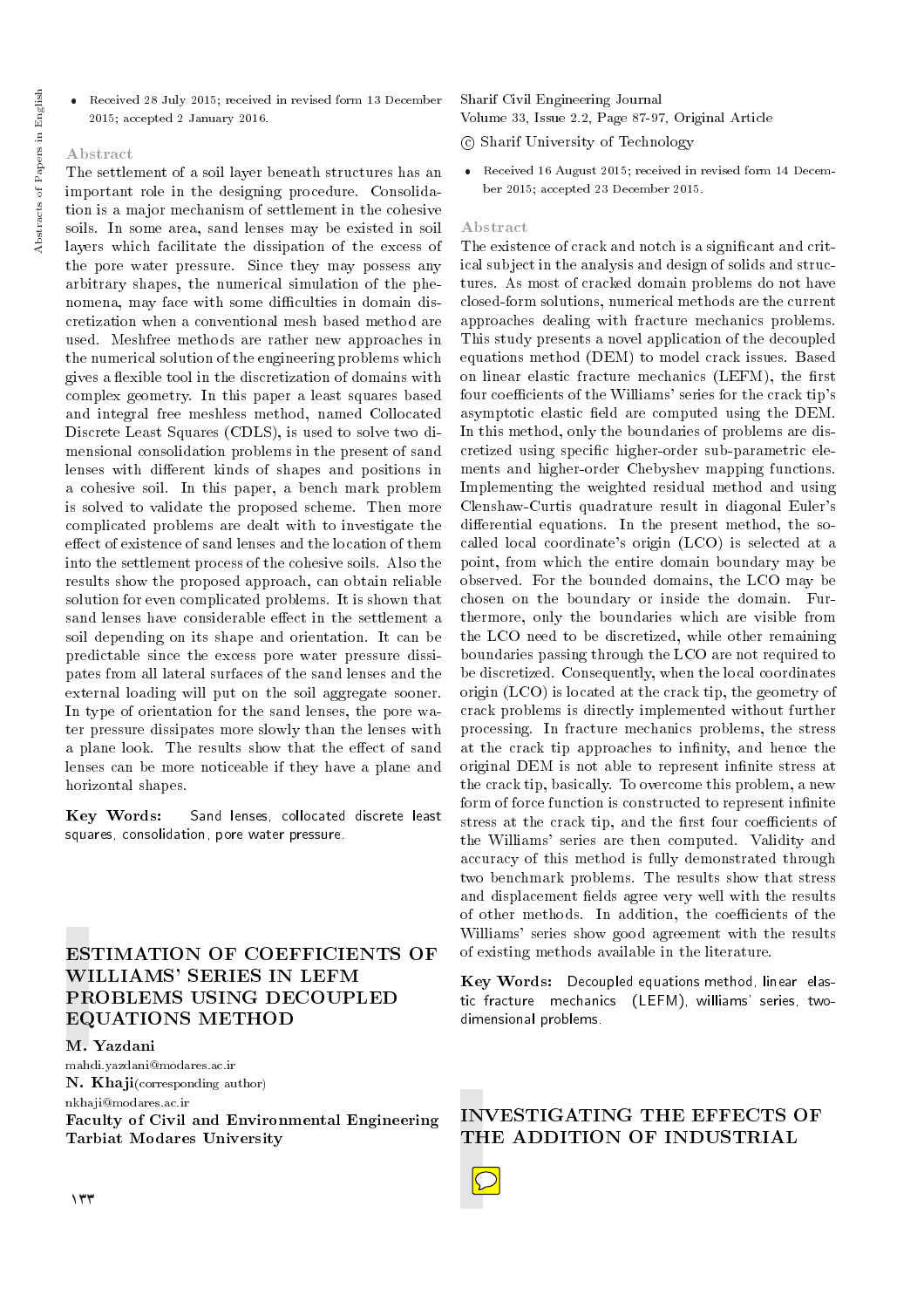on the construction of structures in near-fault, structures can survive this destructive feature. In most standards of seismic design of structures, this characteristic was denied; in some other standards, fault avoidance zones have been considered in order to deal with surface rupture, but these zones are not adequate for this purpose due to different reasons.

In this investigation, this characteristic of near-fault earthquake was investigated by studying the effect of foundation stiffness on the surface fault rupture. In order to study the effects of this characteristic on designing structure in near-fault field, 2D models of soil layer with the mat foundation on it were modelled in finite element software ABAQUS considering soil-foundation interaction. The stiffness of foundation was varied with 2 parameters, the thickness of foundation and the length of it.

Results demonstrate that the foundation stiffness has an obvious effect on the surface rupture path and increasing stiffness of the foundation by increasing the thickness of it or decreasing the length of it changes the path of surface fault rupture.

Key Words: Near- fault, surface fault rupture, soilfoundation interaction, foundation stiffness, foundation thickness and length.

# EFFECT OF YIELDING SEGMENT ON SEISMIC PERFORMANCE OF BUCKLING RESTRAINED BRACES

M. Raissi Dehkordi(corresponding author) mraissi@iust.ac.ir

A.M. Foroughi a foroughi1@yahoo.com Dept. of Civil Engineering Iran University of Science & Technology M. Eghbali eghbali@znu.ac.ir Dept. of Civil Engineering University of Zanjan

Sharif Civil Engineering Journal Volume 33, Issue 2.2, Page 69-77, Original Article

c Sharif University of Technology

 Received 14 June 2015; received in revised form 9 November 2015; accepted 2 January 2016.

## Abstract

The use of new lateral load resisting systems to improve the seismic behaviour, optimal management of material utilization and application of modern technologies is indispensable and inevitable. Buckling Restrained Braces

(BRBs) as one of these systems have been considered and used in the steel frame buildings. The disadvantage of these systems is their relatively high cost, and the researchers are always looking for methods to optimize the cost requirements to meet the seismic performance levels of structures equipped with these systems. Therefore, in this study, the effect of yielding segment on seismic performance of buckling restrained braces has been investigated. For this purpose, twelve models of steel frames with five and eight stories under seismic loading have been evaluated and the sections of BRB have been reduced up to 25%, 50% and 75% separately and have been studied. The results show that the studied mid-rise buildings have acceptable performance compared with low-rise buildings. Also 50% reduction of BRB section brought about a change in a way that the seismic demand in the studied models increases from Life Safety (LS) to Collapse Presentation (CP). These results will be applicable to the evaluation and design of the building structures for different expected performance levels. Based on these results and importance of structures, seismic risk and the expected performance level can optimize the cost of the application of Buckling Restrained Braces and extension of the BRBs' applications. In addition to, the performance level of BRBs, energy dissipation in the BRBs is the proper criteria to select the optimum of materials; this subject is being investigated in this study. The results of the energy dissipation show that the models with larger spans and the 25% section reduction have the larger dissipation strain energy compared to other models of smaller spans, indicating a greater absorption of energy in these models. Similar results have also been obtained in various studied models about plastic energy dissipation.

Key Words: Buckling restrained brace, yielding segment, performance levels.

# INVESTIGATION OF SAND LENSES IN THE CONSOLIDATION SETTLEMENT OF THE SOIL USING A MESHFREE METHOD

M. Lashkarbolok

m.lbolok@gu.ac.ir A. Tabarsa(corresponding author) a.tabarsa@gu.acir Faculty of Technology and Engineering Golestan University

Sharif Civil Engineering Journal Volume 33, Issue 2.2, Page 79-86, Original Article

c Sharif University of Technology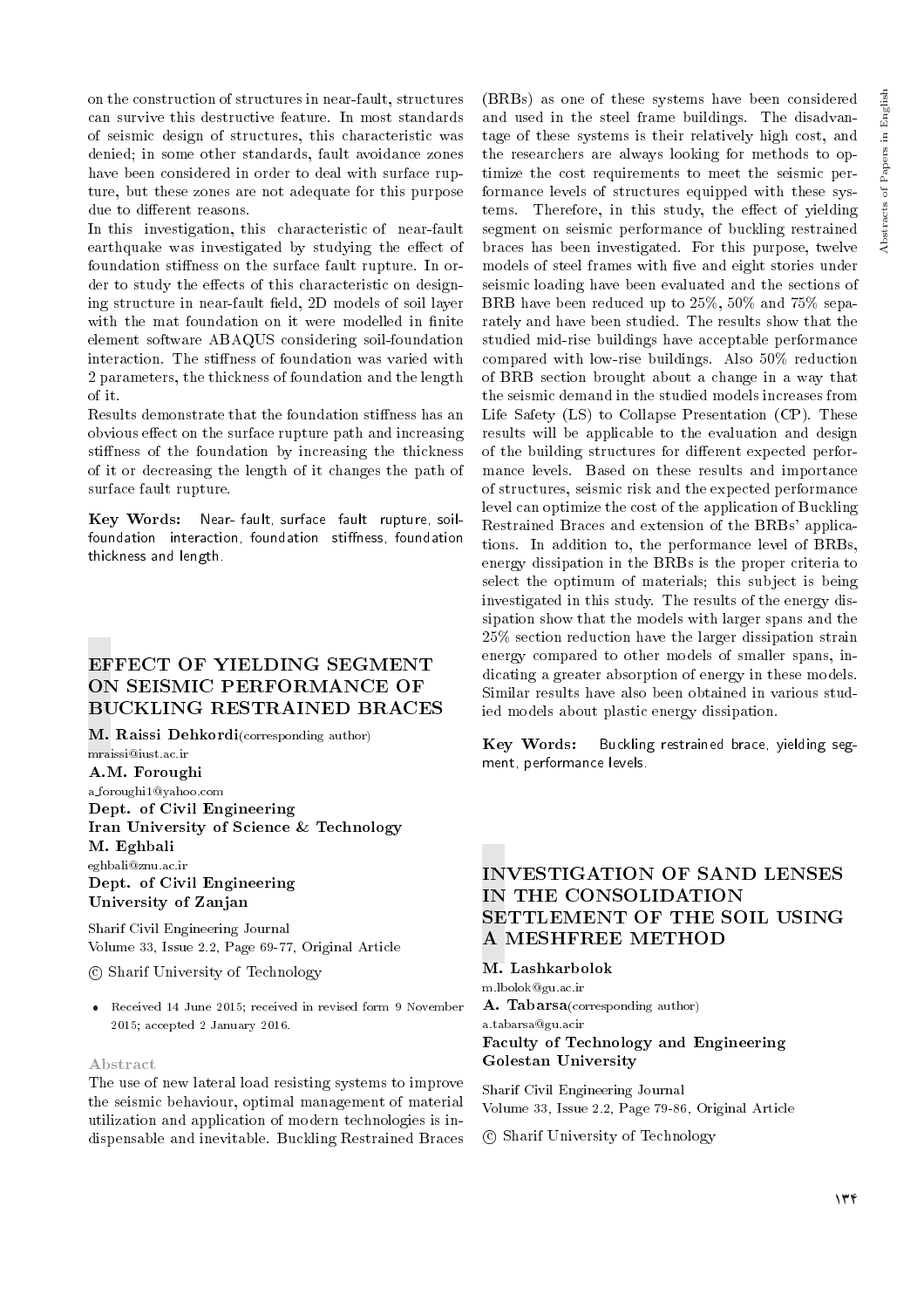## Key Words: Tuned mass damper, optimum stiffness, transient and steady state responses, newmark's method.

# SIMULATION OF MECHANICAL BEHAVIOUR OF THE SAND-RUBBER MIXTURES USING DISCRETE ELEMENT METHOD (DEM)

D. Rezazadeh Eidgahee

d.rezazade@gmail.com Dept. of Civil Engineering Semnan University E. Seyedi Hosseininia(corresponding author) eseyedi@um.ac.ir Dept. of Civil Engineering Ferdowsi University of Mashhad

Sharif Civil Engineering Journal Volume 33, Issue 2.2, Page 51-59, Original Article

c Sharif University of Technology

 Received 4 May 2015; received in revised form 2 November 2015; accepted 26 December 2015

#### Abstract

In recent years, application of rubber-soil mixtures has been widened in civil engineering problems. As a consequence, a lot of studies are performed in order to understand the mechanical behaviour of such mixtures. One of the research tools for studying the behavior of such mixtures is the utilization of numerical methods. Among them, Discrete Element Method (DEM), which is specifically denoted to the simulation of granular media, is used in this paper by using DISC code. To this end, several samples, including clean sand as well as sandrubber mixtures with different portions of rubber  $(10\%,$  $20\%, 30\%, \text{ and } 50\%$ , were considered. The samples were loaded by two stages including isotropic compaction under confining pressures of 50, 100, 200, and 400 kPa as well as deviatoric compression loading. The second stage was performed in such a way that the samples were loaded in vertical direction by displacement-control procedure; at the same time, the lateral stress (in horizontal direction) was kept constant. The simulations were considered in two-dimensional space with circular particles for both sand and rubber. Numerical simulations showed that the increase in rubber content of the samples caused a decrease in the stiffness of the mixtures continuously, while the shear strength raised up to rubber content of 30%, and then it decreased slightly. By comparing the results with those of experiments, it is understood that this occurrence is due to the assumption by which, the geometry of particles was considered as circular. The results show that the increase in the con fining stress level causes an increase in the initial tangent stiffness of the samples. However, the increase in rubber content still has decreasing effect on the initial tangent modulus. In the present study, the comparison of simulation results with those of experiments reveals that there is good agreement between the observed trends in the mechanical behaviour in a qualitative manner.

Key Words: Sand-rubber mixture, mechanical behavior, discrete element modeling (DEM), numerical simulation.

# INVESTIGATION ON THE EFFECTS OF FOUNDATION STIFFNESS ON SURFACE FAULT RUPTURE IN REVERSE DIP-SLIP FAULTS

M. Tehranizadeh(corresponding author)

dtehz@yahoo.com M. Moradi Shaghaghi

mahsa moradi.sh68@yahoo.com

Dept. of Environmental and civil Engineering Amirkabir University

Sharif Civil Engineering Journal Volume 33, Issue 2.2, Page 61-67, Original Article

c Sharif University of Technology

 Received 9 May 2015; received in revised form 13 December 2015; accepted 26 December 2015.

#### Abstract

The occurrence of large earthquakes in cities placed near active faults is an undeniable fact. Earthquakes which occur in these cities have different characteristics from those occuring in cities placed in far-field. After destructive earthquakes, such as Landers-California(1992), Kobe-Japan(1995), Chi-Chi-Taiwan(1999), Duzce and Kocaeli-Turkey(1999), engineering societies and scientific committees realized that these different characteristics should be considered in analysis and design of structures placed in near fault.

One of these characteristics is surface fault rupture which is a very destructive feature of near-fault earthquakes and has caused great loss of lives and severe damages to lots of structures. But, past earthquakes showed that there were also some structures that survived this surface fault rupture and the rupture path was changed and passed away from the structures instead of passing under the foundation of structure; this fact shows that by studying this characteristic and setting some limitations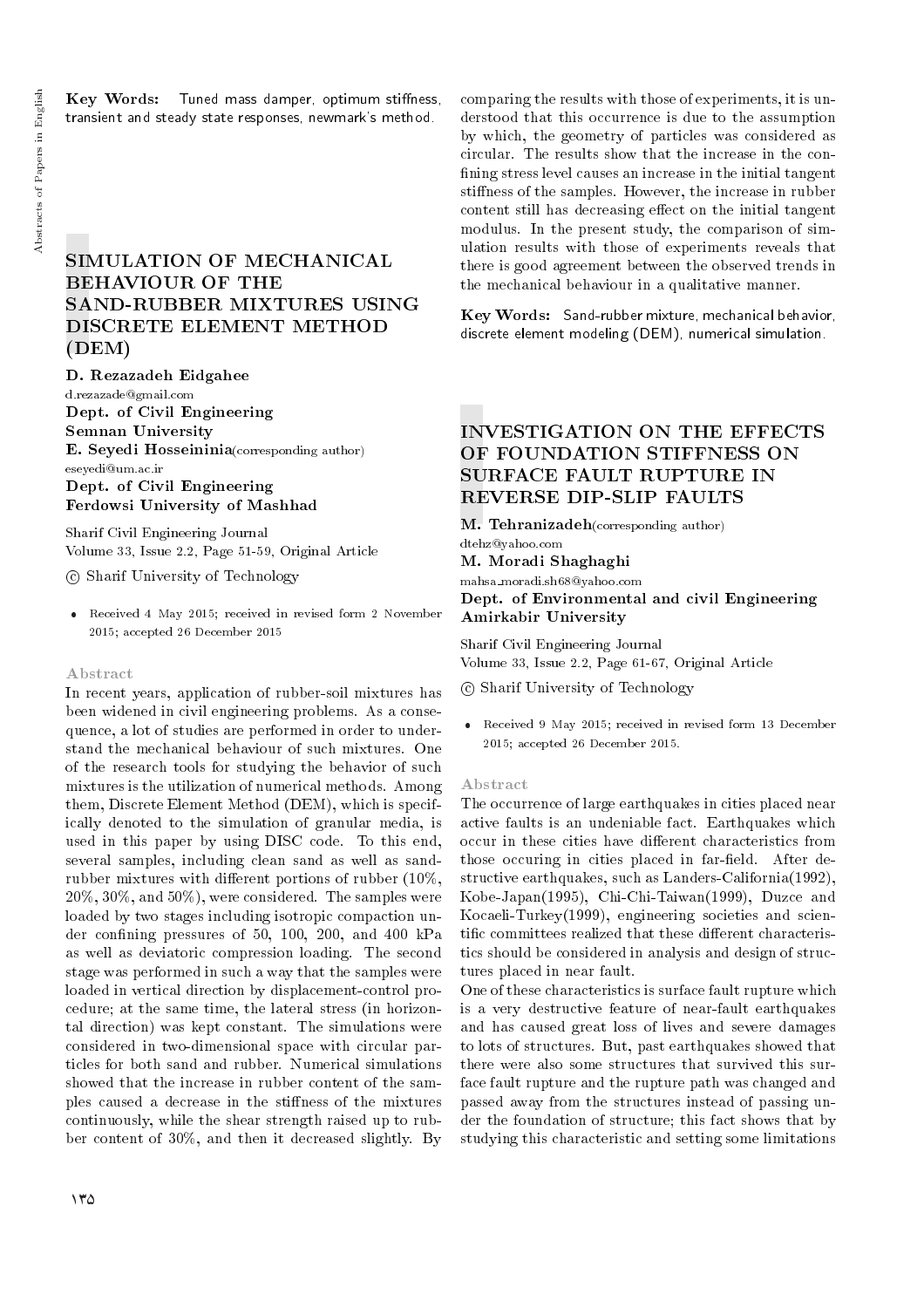## Abstract

Failure criterion has long been known and used as a useful criterion for evaluating the strength properties of rocks. Failure criteria development process and increase of their accuracy in predicting the lateral strength of rocks under pressure indicate the high performance and precision of modern standards in evaluating features of rock strength. The development of failure criteria begins with the initial theoretical criteria and leads to empirical criteria based on curve fitting on tri-axial failure data. Accurate theoretical criteria are not reliable in predicting the rock strength regarding most natural stones, and it is proved to be due to their nature.

Although theoretical criteria are critical and necessary for better comprehension of rock behaviour, their application are very limited in practice. Designs' experimental criteria are more frequently used. In recent five decades, in order to simulate tri-axial behaviour of rock specimen, several experimental criteria have been presented which only a few of them have gained popularity. Function forms in these criteria have been different: separate constants are introduced for estimation of the strength of the rock type in every one of them. In this study, the TABU Search (TS) with its considerable features that can help us as a powerful tool in the optimization of difficult problems is used to optimize the mentioned criteria. To use TABU search techniques in this study, the algorithm is written in MATLAB.

In this paper, Hoek-Brown, Fairhurst, Franklin and Bieniawski criteria have been selected as empirical criteria. Verifying the predictions of the four criteria concerning the experimental data of different rock samples will be analyzed; moreover, their advantages will be compared. In this study, constants for each criterion are obtained using two methods; the curve fitting and the optimization with TABU's algorithm. The results achieved in this study indicate that the use of optimization algorithms, compared with the curve fitting (regression), can have considerably better envelope failure prediction for different rocks.

Key Words: Curve fitting, optimization, failure criteria, empirical criteria, rock strength.

DETERMINING CHARACTERISTICS OF OPTIMUM TUNED MASS DAMPER WITH COMBINING TRANSIENT AND STEADY STATE RESPONSES IN DAMPED VIBRATIONS

J. Alamatian(corresponding author)

alamatian@mshdiau.ac.ir P. Ashra

peyman.ashra@gmail.com Dept. of Civil Engineering Islamic Azad University, Mashhad Branch S. Vahedi Gerdeh sajjad.vahedi@gmail.com Dept. of Civil Engineering Islamic Azad University, Zanjan Branch

Sharif Civil Engineering Journal Volume 33, Issue 2.2, Page 35-49, Original Article

c Sharif University of Technology

 Received 4 April 2015; received in revised form 29 October 2015; accepted 5 December 2015.

## Abstract

This paper deals with studying the specifications of common control system, known as tuned mass damper, i.e., TMD, and evaluating its efficiency for controlling the structural vibrations. For this purpose, a new method is proposed for designing characteristics of tuned mass damper, i.e. TMD. Here, the effects of both the transient and steady state responses of dynamic system are utilized here for determining the specications of tuned mass damper, i.e. mass, stiffness, and damping factors. The proposed formulation is presented for structures with natural damping. In other words, the tuned mass damper is designed for damped vibrations. This procedure utilizes a new approach in which the mean of absolute values of the lateral structural displacement ratio is minimized. For this purpose, the Newmark time integration is modified so that it is used for minimizing the mean of absolute values of the structural lateral displacement ratio. It should be noted that the minimization process could not be performed analytically. Therefore, a numerical technique, i.e., the modified Newmark time integration, is utilized here to minimize the mean of absolute values of the lateral structural displacement ratio. This procedure leads to new quantities for mass ratio and TMD's frequency, which are obtained numerically. Afterwards, the proposed technique for designing the tuned mass damper is evaluated analytically and numerically. The analytical evaluation of the suggested technique shows that the proposed design method has more efficiency in comparison with other well-known existing approaches, especially for the common mass ratios. In other words, the developed procedure for determining the characteristics of the tuned mass damper has suitable efficiency to use as passive control mechanism. From this point of view, the suggested method has excellent performance in the resonance condition. Moreover, numerical results show that the developed technique reduces the structural vibrations more effectively in comparison with other design schemes.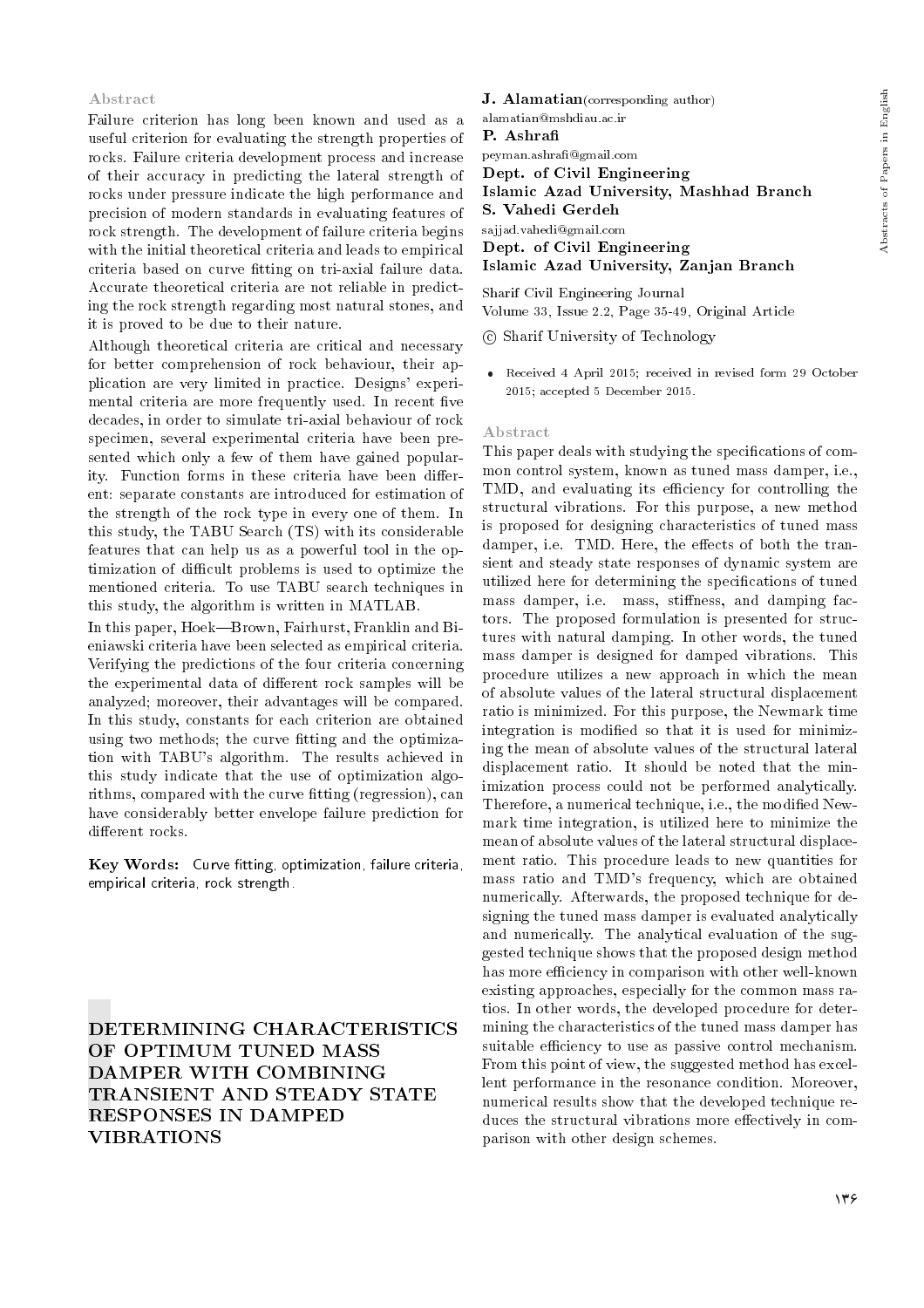of the four groups of buildings with base isolators was designed for five periods as: 1, 1.5, 2, 2.5, and 3 seconds. For structural analysis of the supposed models, the OpenSees software was used and  $P-\Delta$  effects were considered in the analysis. Each of the structures was analyzed under multi-component non-linear time history of earthquake.

According to the result, the results of the method of equivalent static values and those of time history analysis are different; by increasing the period of structures, the non-uniform distribution of story shear in elevation is deformed to uniform distribution.

Key Words: Near field earthquakes; base isolator; multi-component earthquakes; non-linear time history analysis.

# AN EVALUATION OF PERFORMANCE OF ARTIFICIAL BEE COLONY ALGORITHM FOR SOLVING THE COMBINATORIAL OPTIMIZATION PROBLEMS

A.M. Rahimi(corresponding author)

amrahimi@znu.ac.ir F. Hamidi hamidi@znu.ac.ir Dept. of Civil Engineering University of Zanjan

Sharif Civil Engineering Journal Volume 33, Issue 2.2, Page 15-23, Original Article

c Sharif University of Technology

 Received 14 February 2015; received in revised form 21 December 2015; accepted 2 January 2016.

## Abstract

Optimization methods are one of the strongest tools for managing time and decreasing unnecessary costs in operational issues. The purpose of optimization, regarding constraints and requirements, is to find an appropriate and acceptable solution to a problem. Since; most of the combinatorial optimization problems, such as Travelling Salesman Problem (TSP) and different types of Vehicle Routing Problem (VRP), are subcategories of NP-Hard class, expert recommendations are toward solving these kinds of problems by metaheuristic algorithms such as Articial Bee Colony (ABC) algorithm instead of exact solving methodologies.

In this paper, a comprehensive study was conducted on the background of Articial Bee Colony algorithms and the results of its application on various transportation

problems. The formulation of Vehicle Routing Problem and its constraints was also discussed. The results show that the ABC algorithm has a signicant power to improve solving various problems. As an intuitive summary, one can refer to Szeto et al. (2010) who proposed an ABC algorithm for solving the Capacitated Vehicle Routing Problem in which the mean percentage improvement of the average results of all test instances was 4.16% and the best percentage improvement was 3.53%. Further, a Hybrid ABC algorithm was designed by Zhang et al. (2014) for one of the latest Vehicle Routing Problems. They implemented the algorithm for Environmental Vehicle Routing Problem which outperforms the original ABC algorithm by 5% on average. Therefore, it can be concluded that the Artificial Bee Colony algorithm is very successful in improving the results of this kind of experiment.

In completion of the above-mentioned, the results of the proposed ABC algorithm by this study for solving Travelling Salesman Problem and Vehicle Routing Problem with Simultaneous Pickup and Delivery confirmed the expressed idea. As a result, the assumed algorithm improved instances of TSP about 1.03% and 8.88% which were named gr120 and gr202, respectively. It also enhanced the CMT1X and CMT3X instances in VRP-SPD about  $0.41\%$  and  $1.31\%$ , respectively. This certificates the quality, high capacity and preference of the ABC algorithm.

Key Words: Optimization, artificial bee colony (ABC), travelling salesman problem (TSP), vehicle routing problem(VRP).

# COMPARISON OF DIFFERENT FAILURE CRITERIA IN ROCK MASSES USING OPTIMIZATION (TS) AND CURVE FITTING

E. Azar

eazar111@gmail.com M. Naji mahmood.naji67@gmail.com M. Parvizi(corresponding author) parvizi@yu.ac.ir

# Dept. of Civil Engineering Yasouj University

Sharif Civil Engineering Journal Volume 33, Issue 2.2, Page 25-33, Original Article

c Sharif University of Technology

 Received 1 March 2015; received in revised form 22 November 2015; accepted 26 December 2015.